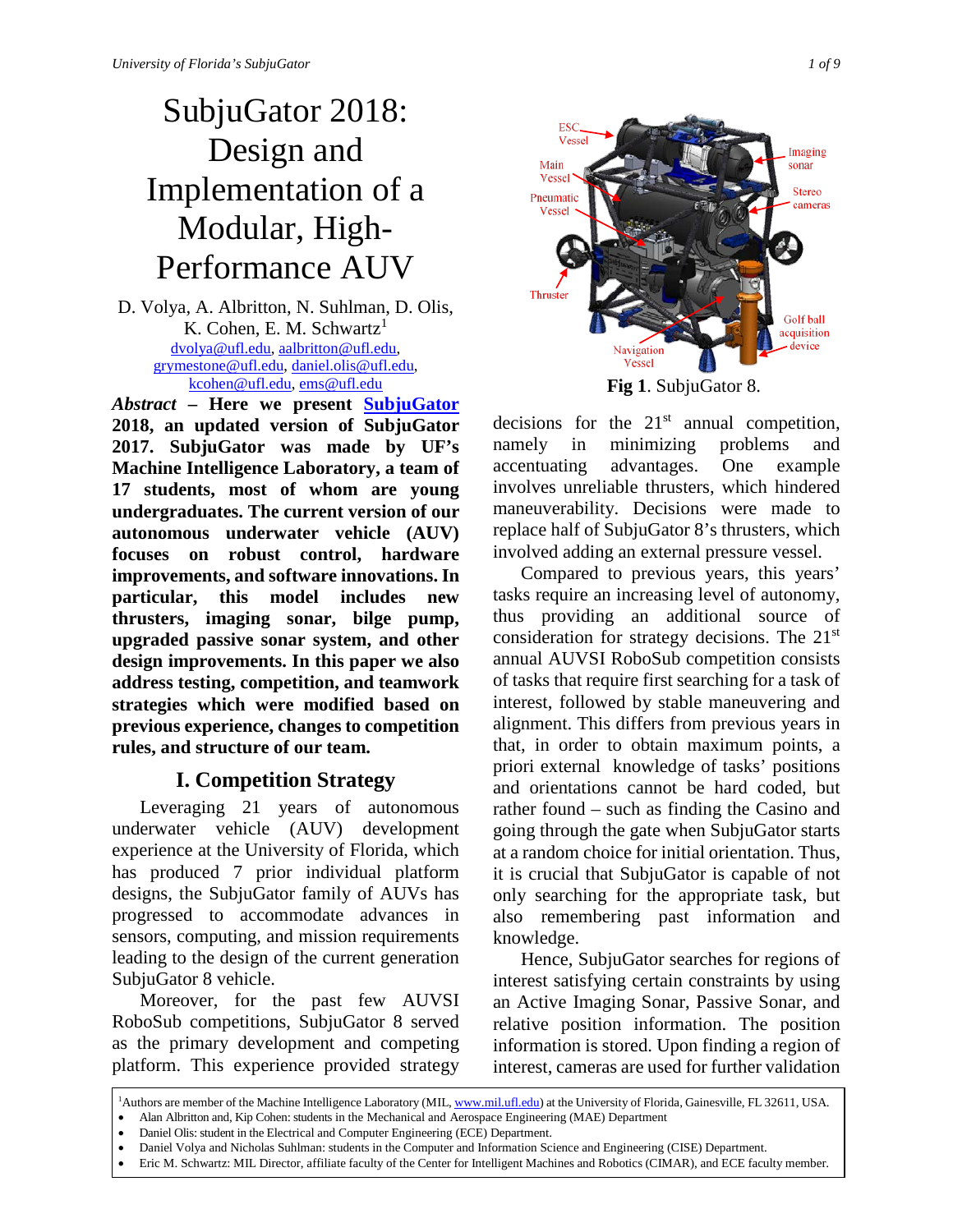and discovering intrinsic properties, such as color or dice number. Upon correct discovery, SubjuGator preforms defined maneuvers to solve the task. Given previous experience, in order to increase the margin of error and remove some of the burden on software, hardware design decisions were made such that SubjuGator would still be able safely solve tasks. For example, by using suction, SubjuGator has more leeway in aligning to the chip dispenser and then picking up chips (golf balls.) Moreover, to even further minimize error, software design employs a number of fallbacks, filtering, and error correction techniques.

Finally, since the composition of the team this year consist of predominantly new members, decisions were made to master feasible tasks while prioritizing test time – hence encouraging learning through trial by error. Thus, many of the design strategies took into account team capabilities and experience, while working on top of the infrastructure left behind from previous members.

## **II. Design Creativity**

The eighth generation SubjuGator AUV has the capabilities to meet and exceed the challenges of the competition. With a lightweight carbon fiber framework surrounding an aluminum core, and high-power vectored thruster configuration, SubjuGator 8 has the speed, modularity, and maneuverability necessary to accomplish the competition's numerous tasks within the allotted time.

## **A. Hardware Design**

A major feature of SubjuGator 8 is the ability to sustain operation after a failure has occurred, where the failure can be of mechanical, electrical, or software origin. To achieve this goal, the vehicle is designed so that during a subsystem failure, the vehicle as a whole is still capable of completing a task, or at the very least, safely returning to a recovery point to be removed from the environment. As an example, the redundant eight thruster design allows for the vehicle to maintain full six

degrees of freedom control in the event that onboard software detects a thruster failure.

Design for fault tolerance also motivates a modular system structure, with each module performing specific tasks while communicating with other modules' systems. Modules are each encapsulated in their own pressure vessel.

To unify the different modules into a durable and light weight platform, a spaceframe type chassis was constructed from carbon fiber tubes and three aluminum sheet sections. This structure provides a number of key features:

- Protection of the pressure vessels and external sensors from collision
- Thruster mounts farther away from the center of mass for improved orientation control
- Versatile mounting space for new auxiliary devices, additional vessels, sensors, etc.
- A sturdy support structure for handling and seating the platform on land

#### **1. Navigation Vessel**

The sensors and components necessary to pilot an underwater vehicle are abstracted into their own vessel. Figure 2 shows a model of the navigation vessel. The raw data from all of the sensors is combined on a student designed circuit board.



## **2. Electronic Speed Controller Vessel**

After encountering several complications with the internal motor controllers in the old thrusters, an effort has been made to switch over to new thrusters. To vary the speed, external motor controllers are necessary, along with an interface to use the existing TIA-485 architecture and output a Pulse Width Modulated (PWM) signal. A pressurized vessel is used to house the external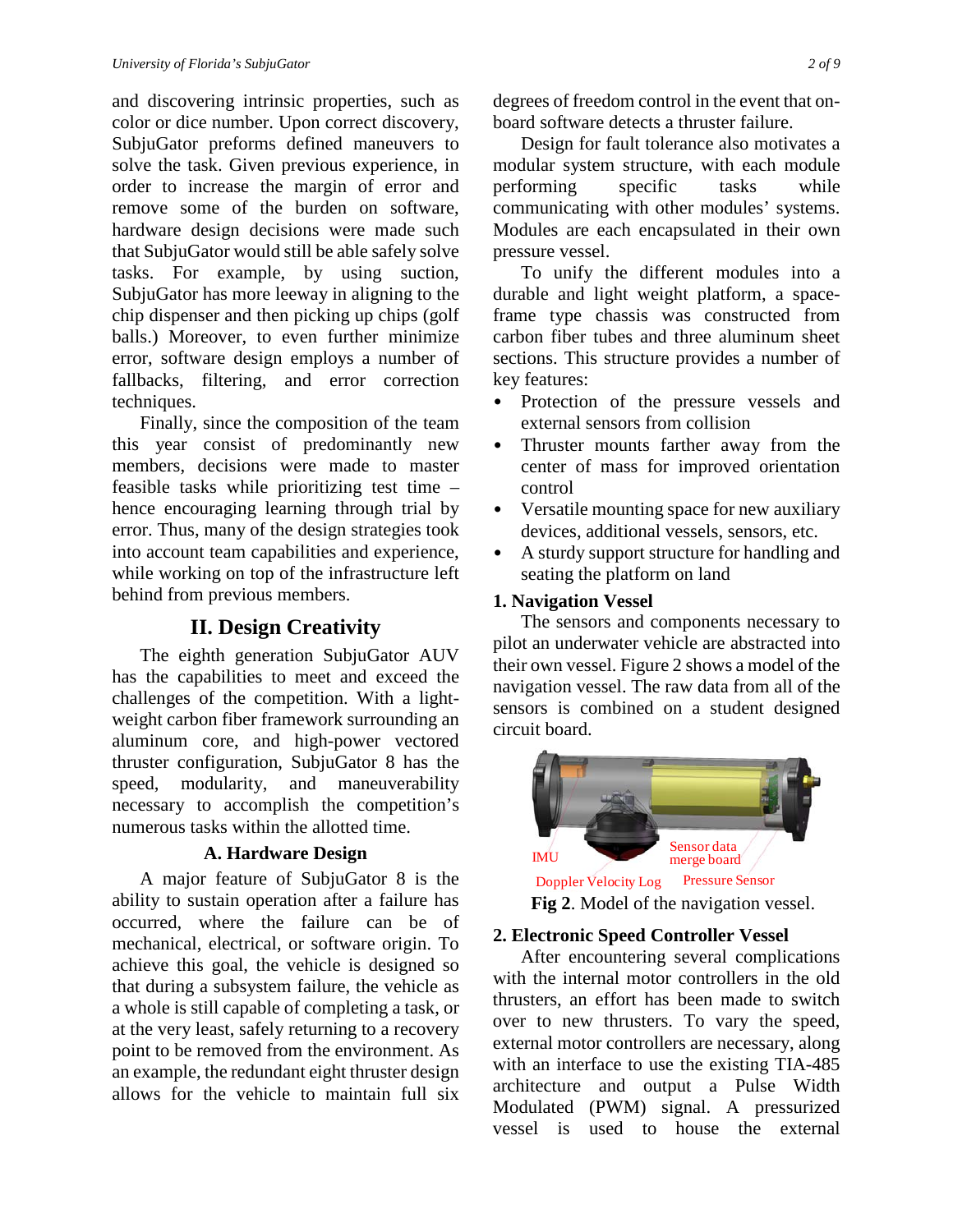components without excessively modifying the Main Vessel. The motor controllers are secured to the aluminum hull with epoxy with a coating of thermally conductive filler to dissipate heat. Additionally, a custom circuit board is fastened to an internal mounting shelf.

#### **3. Passive Sonar**

The ability to track a point source of sound in the water is encapsulated into the passive sonar pressure vessel. It contains a passive sonar amplification and filtering board (Figure 3), necessary power regulation, and USB communication. An Analog Digital 4-channel Data Acquisition ADC (ADAR7251) is used to simultaneously sample, amplify, convert, and filter the four incoming signals. The board was designed by Sylphase – a startup founded and run by a former MIL student – and can simultaneously track two distinct frequency acoustic sources.



**Fig 3**. Passive sonar PCB.

## **4. Pneumatics System and Actuators**

SubjuGator 8 integrates three types of independently operated pneumatic mechanisms (a golf ball release, torpedo launcher, and marker dropper) into its design. The mechanisms are used to complete mission specific tasks and are controlled using five of twelve pneumatic solenoid valves which are housed in a separate, compact pressure vessel (Figure 4). This design allows for quickdisconnect fittings to facilitate easy addition or removal of pneumatic subsystems.



**Fig 4**. Pneumatic solenoid housing/controller.

#### **5. Golf Ball Acquisition Device**

To retrieve and release golf balls, the team has created a golf ball acquisition device that uses a 24 *V* bilge pump to produce a negative pressure around the golf balls and suck them into the nozzle. The nozzle features ribs to both center the balls and prevent clogging. At the end of the nozzle, a reverse-acting pneumatic cylinder keeps the balls secured inside, even when the bilge pump is off. When it is time for the balls to be released, the cylinder retracts, allowing the balls to fall freely into the bin.



**Fig 5**. Golf ball acquisition device.

## **B. Software Design**

SubjuGator 8's software stack is built on the Robot Operating System (ROS) Kinetic. After RoboSub 2013, MIL made (and continued to make) our repositories public in hopes that other projects would make use of them. We are in the process of improving our documentation, to further encourage external use. Our ROS Teledyne Blueview Driver, along with the rest the software is opensourced, and available on GitHub<sup>2</sup>.

## **1. State Estimator**

The state estimator uses an inertial navigation system (INS) and an unscented Kalman filter (Figure 6). The INS integrates inertial measurements from the IMU, producing an orientation, velocity, and position prediction. Due to noise and unmodeled errors in the inertial sensors, the INS prediction rapidly accumulates error. The Kalman filter estimates the state by comparing the output of the INS prediction against the reference sensors, which are a magnetometer, depth sensor, and Doppler Velocity Log (DVL). By correcting the INS using the errors

- 
- [SubjuGator](https://github.com/uf-mil/SubjuGator) repository contains code specific to SubjuGator.

<sup>&</sup>lt;sup>2</sup>All code is located at [https://github.com/uf-mil.](https://github.com/uf-mil) The [mil\\_common](https://github.com/uf-mil/mil_common) repository contains code common across all of MIL projects.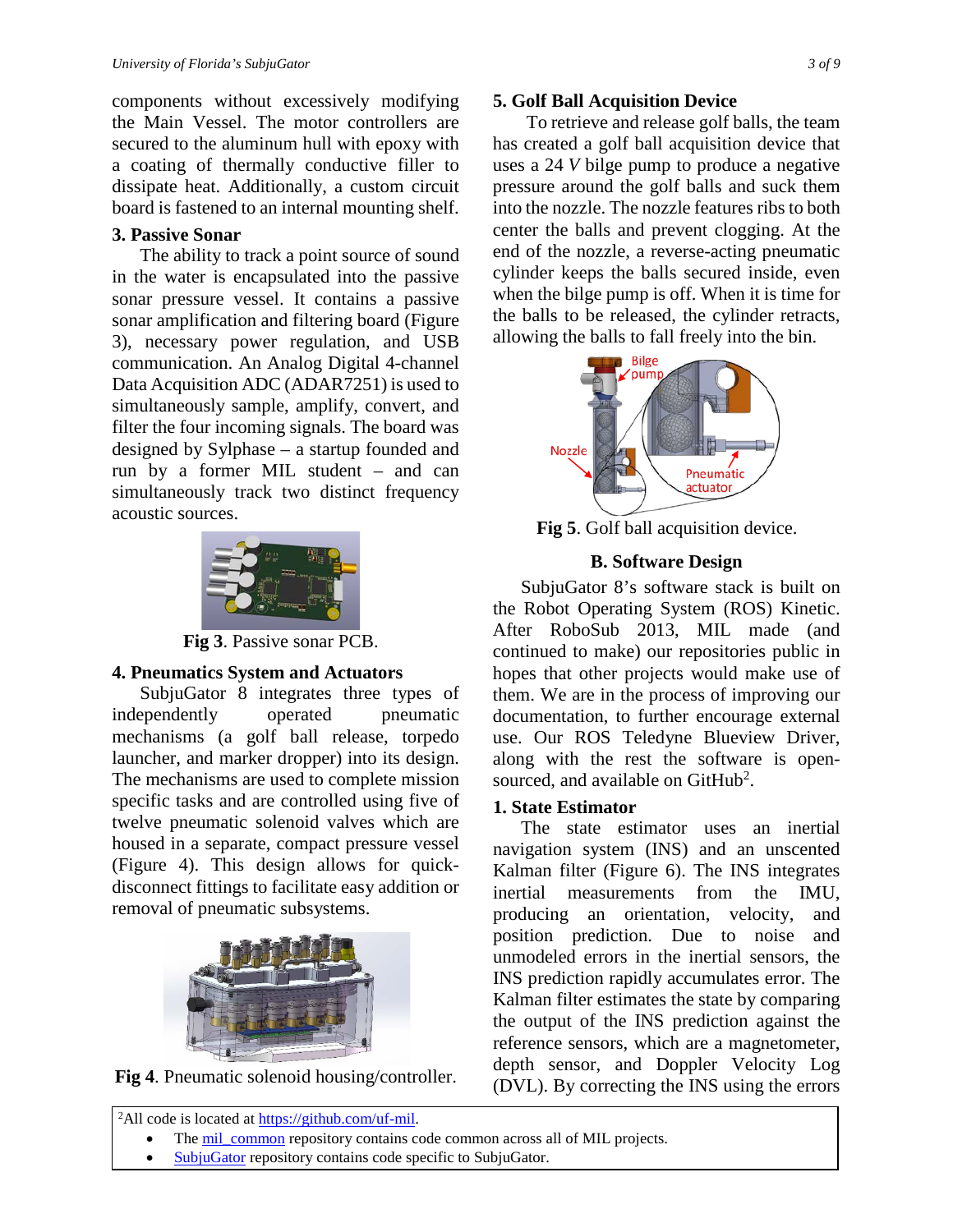estimated by the filter, the vehicle maintains an accurate estimate of its state.

#### **2. Trajectory Generator and Controller**

The trajectory generator and controller work together to move the vehicle to its desired waypoint. The trajectory generator is based on a nonlinear filter that produces 3rd-order continuous trajectories given vehicle constraints on velocity, acceleration, and jerk [3]. The constraints can be adjusted on each vehicle DOF, potentially being asymmetric. The generator can be issued any series of position and/or velocity waypoints, allowing greater flexibility of commanded inputs, while guaranteeing a continuous output and remaining within vehicle constraints [4].

The controller is responsible for keeping the vehicle on the trajectory and correcting for disturbances such as drag and thruster variation. Our trajectory tracking controller implements a nonlinear Robust Integral of the Sign of the Error (RISE) feedback control structure [5]. This controller was developed by a past MIL member and outperforms most tracking control designs available in literature.

## **3. Mission Planner**

The vehicle's mission planner is responsible for high level autonomy and completing the competition tasks. It is implemented using a Python coroutine library and custom ROS client library  $(txROS<sup>3</sup>)$  to enable writing simple procedural code that can asynchronously run tasks with timeouts, wait for messages, send goals, etc., thus enabling a hierarchical mission structure that can concisely describe high level behaviors, such as commanding waypoints and performing visual feedback.

## **4. Vision Processing**

Traditional techniques, namely image segmentation via adaptive thresholding followed by contour analysis, are used to find many of the competition elements. Moreover, techniques such as Laplacian of Gaussian and difference of Gaussians are used for blob detection.

Deep neural networks are also used to assist traditional computer vision techniques.

In particular, the architecture known as *Faster Regions with Convolutional Neural Networks* (Faster RCNN) [6] is used, which is trained by using transfer learning and with the inception v2 model [7]. After the feedforward step, Faster RCNN returns regions of interests (ROI), which are then passed through traditional computer vision techniques for further verification and segmentation. The training data is labelled by the team using a collaborative labeling tool for machine learning: LabelBox (see Figure 6).



**Fig 6**. Sample vision processing; left: Laplacian of Gaussian; right: Faster RCNN.

After segmentation, the three-dimensional pose of the object is estimated by using a priori knowledge of either the distance or the size of the object, or by using multiple observation points and a least squares cost function. Moreover, a stereo camera system is used to further check these estimates. Using one Point Grey Chameleon camera and one e-con See3CAM CU20 we generate robust 3-D information of our world when operating in favorable conditions. Internal camera calibration and distortion parameters are obtained using [8].

## **5. Imaging Sonar Processing**

A ROS Driver was developed to abstract the closed-source Blueview Software Development Kit (SDK), enabling ROS to communicate with the Teledyne Blueview P900-130. The driver produces images along with range profiles in ROS.

Due to the nature of acoustics, error and noise is prevalent, leading to the development and adaptations of filtering algorithms. Using the returned ranges and the estimated SubjuGator pose, a 3-D point cloud is constructed, populating the world-frame over time. Statistical outlier removal is used to remove noise from the constructed point cloud. The resulting filtered point cloud is then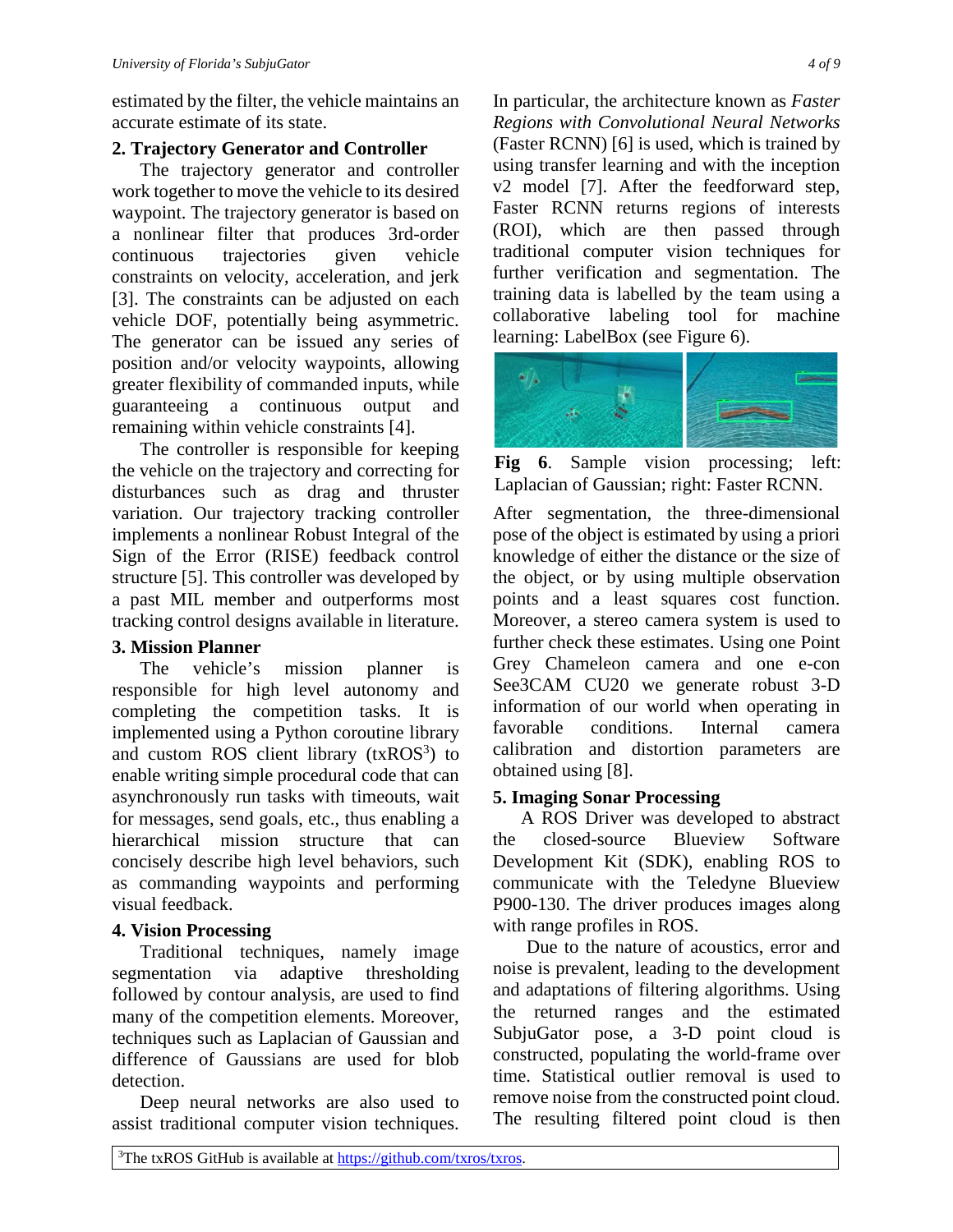examined for Euclidian clusters, with parameters such as maximum and minimum size. After clustering points into objects, higher-level mission software can interpret and react to 3-D position estimates and size, as shown in Figure 7.

Moreover, with the presence of a global filtered point cloud, tasks such as obstacle avoidance using Oct-tree representation for occupancy grids along with correcting for global state drift with simultaneous localization and mapping (SLAM) become possible.



**Fig 7**. Populated point cloud, filtered point cloud in white, and clustered objects represented by blue ellipsoids. The two objects represent the poles of the start gate.

# **III. Experimental Results**

In order to accumulate experience, foster teamwork, build work ethic, progress software, and insure stability in hardware, we scheduled weekly pool testing. Additional pool testing was scheduled when needed. As we approached competition deadline, pool testing was conducted every few days. Thus, minimal testing time was set by our weekly pool tests, and additional test time was determined by progress, issues needed to be resolved, and team or facility availability. Teamwork organization was difficult, especially in the beginning. This schedule served us well, providing consistency, efficiency, and productivity. The team started blogging weekly progress, which helped us to organize thoughts, discover weaknesses, and to establish priorities. Moreover, to ensure productive usage of the allotted pool testing time, hardware components and designs were tested beforehand, perception software was tested against recorded data from previous pool testing, while missions were tested with the seamlessly integrated Gazebo Simulator. Additionally, the team met once a week with faculty advisors to discuss ideas, designs, and algorithms. Importantly, our pool testing program was prepared in advance following input from faculty, team members, out-ofwater component testing, and previous test results. Overall, due to proactive decisions and discussions, along with prioritization, communication, and planning, the team was able to effectively balance engineering and experimentation (and coursework).

# **IV. ACKNOWLEDGMENTS**

The University of Florida MIL SubjuGator team would like to thank everyone who has supported us throughout the year, including the University of Florida's Electrical and Computer Engineering Department, Mechanical and Aerospace Engineering Department, and the students and faculty in UF's CIMAR (Center for Intelligent Machines and Robotics). We would also like to thank several former students who have contributed to our team financially and with advice. Each of the following corporate sponsors were gracious in assist with both monetary and product donations:

- Platinum Sponsors: Harris Corporation
- Gold Sponsors: UF Dept. of Electrical and Computer Engineering, UF Dept. of Mechanical and Aerospace Engineering,  $JD^2$
- Silver Sponsors: Texas Instruments, Lockheed Martin, SolidWorks, IEEE Gainesville Section, Altera, Advanced Circuits, DigiKey

Finally, the Machine Intelligence Laboratory is also honored to have recently been sponsored by the University of Florida's Herbert Wertheim College of Engineering, mostly in support of our Maritime RobotX Challenge 2016 champion, NaviGator AMS (autonomous maritime system).

The latest SubjuGator developments can be found on our web page [www.subjugator.org](http://www.subjugator.org/) or by following us on twitter [@SubjuGatorUF.](https://twitter.com/subjugatoruf)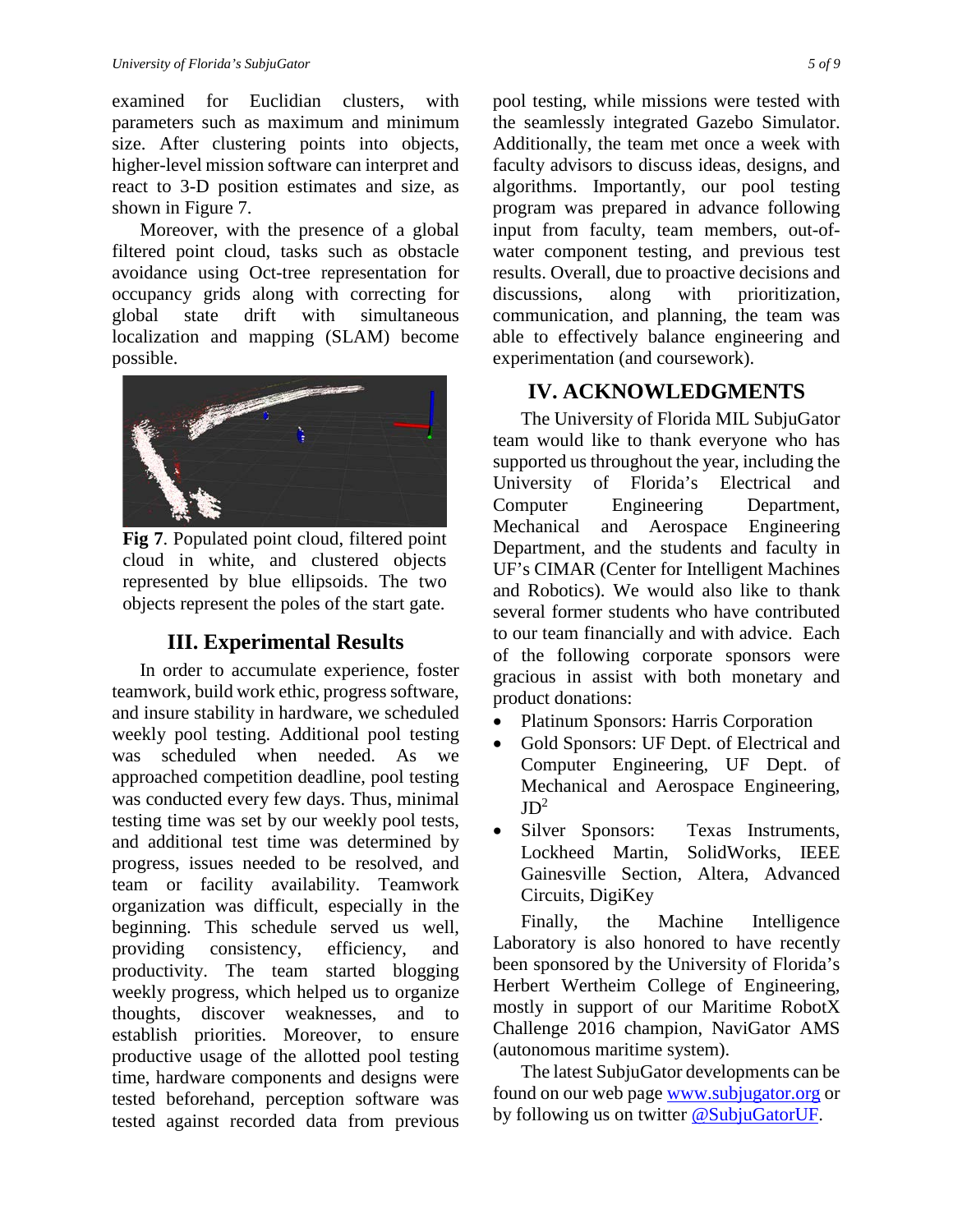#### **VII. REFERENCES**

- [1] P. Miller, J. Farrell, Y. Zhao, and V. Djapic, "Autonomous underwater vehicle navigation," *IEEE Journal of Oceanic Engineering*, Vol. 35, No. 3, pp. 663 –678, July 2010.
- [2] J. Nezvadovitz, "Symmetric Propeller and Nozzle Design for a Marine Robot," *University of Florida Journal of Undergraduate Research*, Vol . 17, Issue 2, Spring 2016.
- [3] L. Biagiotti and C. Melchiorri, *Trajectory Planning for Automatic Machines and Robots*. Springer, 2008.
- [4] P. Walters, R. Kamalapurkar, F. Voight, E. Schwartz, W. Dixon. "Online" Approximate Optimal Station Keeping of a Marine Craft in the Presence of a Current." *IEEE Transactions on Robotics*, Vol . 30, No . 2, pp 486 -496, April 2018.
- [ 5 ] N. Fischer, S. Bhasin, and W. Dixon, "Nonlinear control of an autonomous underwater vehicle: A RISE-based approach ," *IEEE Transactions on Robotics*, Vol. 30, No. 4, pp. 845 -852 , 2014 .
- [ 6 ] S. Ren, K. He, R. Girshick and J. Sun, "Faster R-CNN: Towards Real-Time Object Detection with Region Proposal Networks", *IEEE Transactions on Pattern Analysis and Machine Intelligence*, Vol. 39, No 6, pp. 1137 -1149, 2017.
- [ 7 ] C. Szegedy, V. Vanhoucke, S. Ioffe, J. Shlens and Z. Wojna, "Rethinking the Inception Architecture for Computer Vision", *Arxiv.org*, 201 [Online]. Available: <https://arxiv.org/abs/1512.00567>.
- [ 8 ] Z. Zhang, "Flexible camera calibration by viewing a plane from unknown orientations," *IEEE Proc. International Conference on Computer Vision*, Vol. 1, pp. 666 –673, 1999 .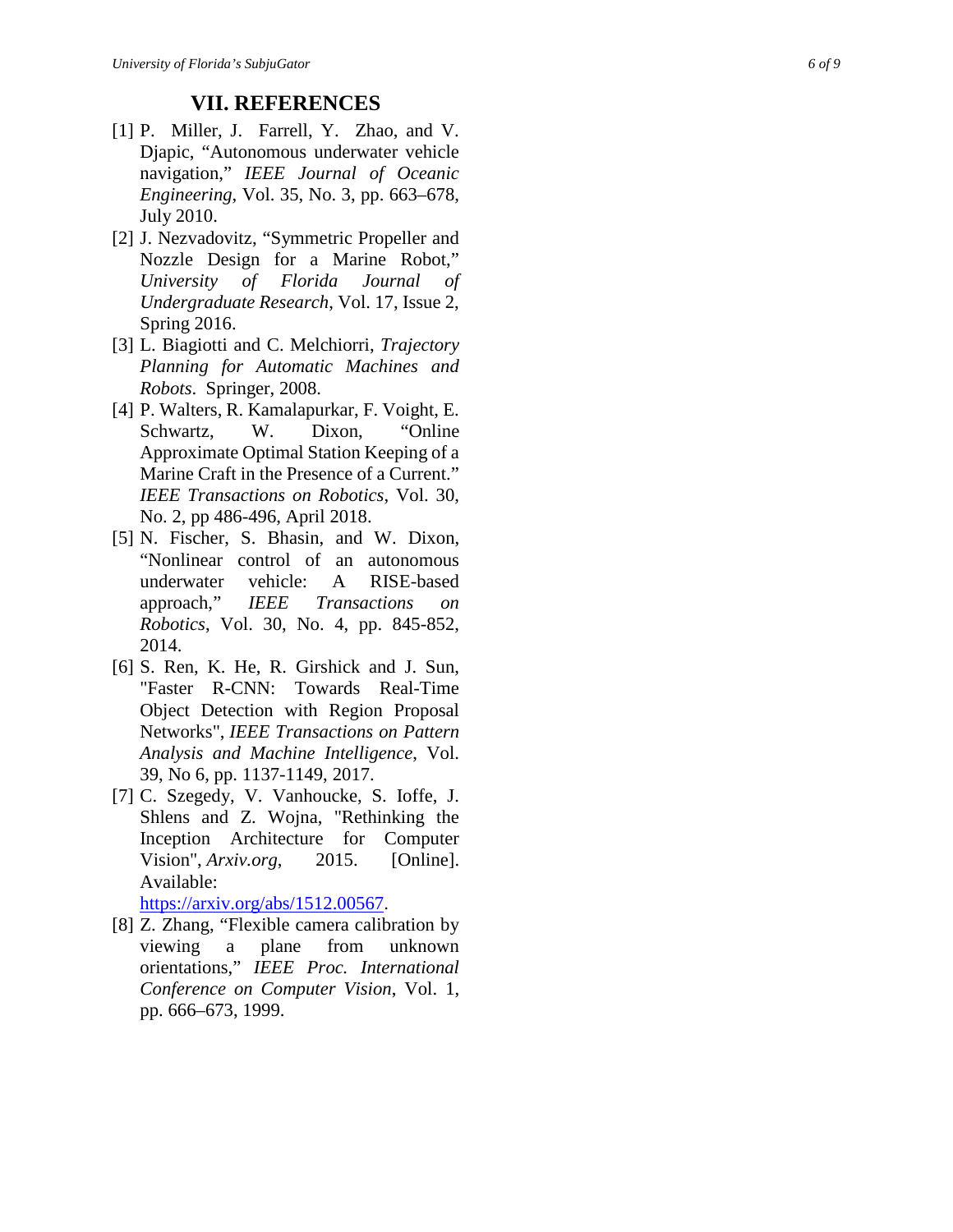| <b>APPENDIX</b>                |                       |                       |                                                         |               |  |  |
|--------------------------------|-----------------------|-----------------------|---------------------------------------------------------|---------------|--|--|
| Component                      | <b>Vendor</b>         | Model/Type            | <b>Specs</b>                                            | Cost (if new) |  |  |
| <b>Buoyancy Control</b>        | No hardware           |                       | Positively buoyant; thrusters control depth             |               |  |  |
| Frame                          | Dragon plate          | Carbon fiber          | Space frame                                             |               |  |  |
| Frame                          | <b>Student Design</b> | Aluminum              | Frame core                                              |               |  |  |
| <b>Waterproof Housing</b>      | <b>Student Design</b> | Aluminum              | Main vessel                                             |               |  |  |
| <b>Waterproof Housing</b>      | <b>Student Design</b> | Aluminum              | Navigation vessel                                       |               |  |  |
| <b>Waterproof Housing</b>      | <b>Student Design</b> | Aluminum              | Pneumatic vessel                                        |               |  |  |
| <b>Waterproof Housing</b>      | Student Design        | Aluminum              | Downward camera vessel                                  |               |  |  |
| <b>Waterproof Housing</b>      | <b>Student Design</b> | Aluminum              | <b>ESC</b> Vessel                                       |               |  |  |
| <b>Waterproof Connectors</b>   | SubConn               | Wet-connect           | External wet-mate connectors                            |               |  |  |
| <b>Waterproof Connectors</b>   | <b>SEACON</b>         | Wet-connect           | External wet-mate connectors                            |               |  |  |
| <b>Thrusters</b>               | VideoRay              | M <sub>5</sub>        |                                                         |               |  |  |
| <b>Motor Control</b>           | VideoRay              | Built-in to M5        | 48 VDC @ 76 Watt, RS-485                                |               |  |  |
| Propellers                     | VideoRay              | Stock on M5           |                                                         |               |  |  |
| <b>Thrusters</b>               | <b>Blue Robotics</b>  | <b>T200</b>           |                                                         | \$169         |  |  |
| <b>Motor Control</b>           | <b>Blue Robotics</b>  | <b>Basic ESC</b>      | 7-26v, 30amp, PWM                                       | \$25          |  |  |
| Propellers                     | <b>Blue Robotics</b>  | <b>Stock</b>          |                                                         |               |  |  |
| <b>Actuators (Pneumatic)</b>   | Clippard              |                       | Double acting 1/2" bore, 1/2" stroke                    |               |  |  |
| <b>Battery</b>                 | <b>MaxAmps</b>        | LiPo                  | LiPo 5450 6S 22.2v                                      |               |  |  |
| Converter                      | <b>Student Design</b> |                       | 48 V to 24 V                                            |               |  |  |
| Converter                      | <b>Student Design</b> |                       | Power over Ethernet (POE)                               |               |  |  |
| Regulator                      | Many                  |                       |                                                         |               |  |  |
| <b>CPU</b>                     | SuperMicro            | Intel Xeon D-<br>1540 | COTS mini-ITX motherboard                               |               |  |  |
| <b>CPU</b>                     | STMicroelectronics    | STM32F4               | Cortex-M4 ARM                                           |               |  |  |
| <b>CPU</b>                     | SparkFun              | Teensy 3.2            | Freescale K20P64M72SF1 (for Blue robotics<br>motor PWM) |               |  |  |
| <b>Internal Comm Interface</b> | Student-designed      |                       | <b>TIA-485</b>                                          |               |  |  |
| <b>Internal Comm Interface</b> | Various               |                       | <b>USB</b>                                              |               |  |  |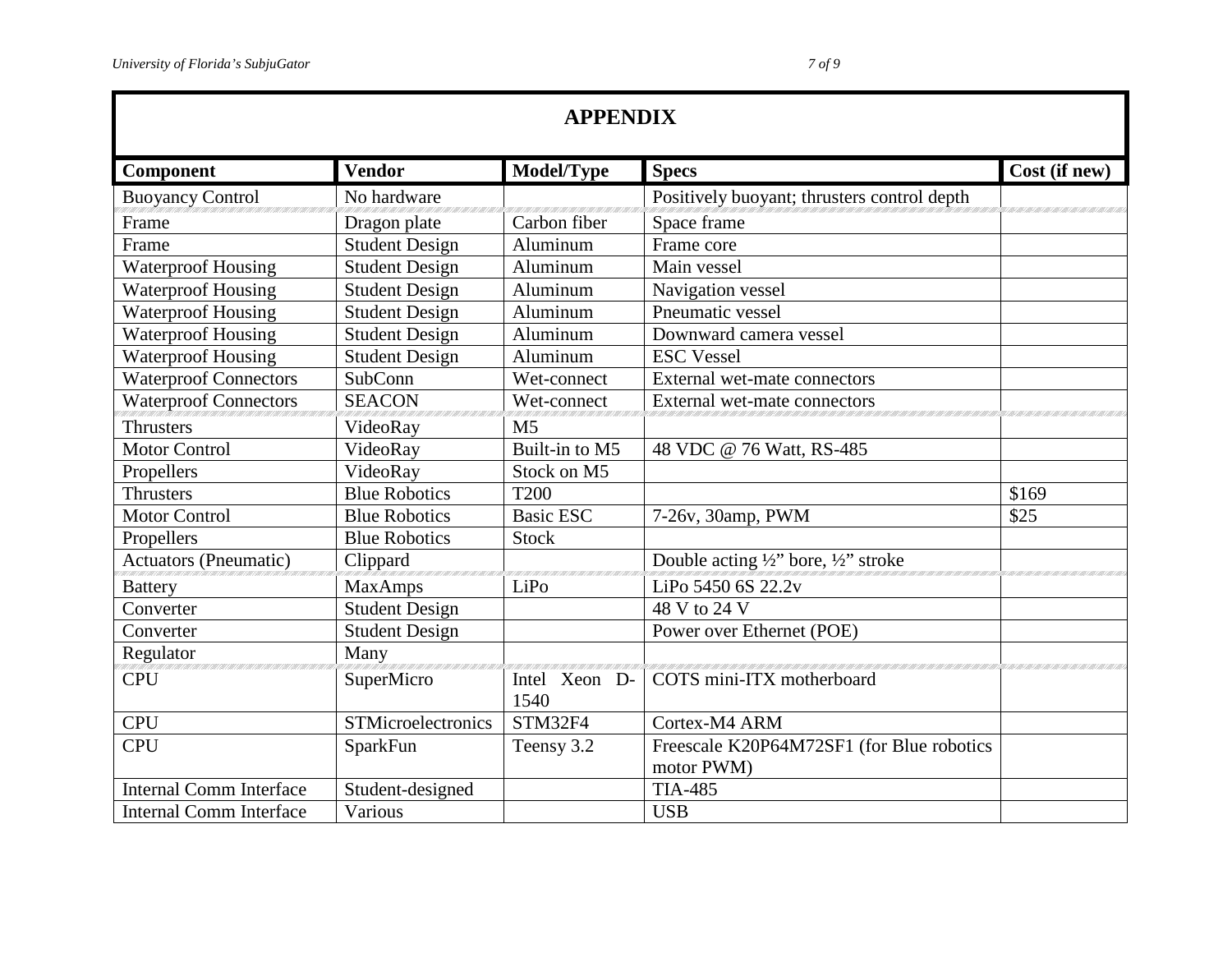| <b>APPENDIX</b>                     |                       |                      |                                                                   |               |  |  |
|-------------------------------------|-----------------------|----------------------|-------------------------------------------------------------------|---------------|--|--|
| <b>Component</b>                    | <b>Vendor</b>         | Model/Type           | <b>Specs</b>                                                      | Cost (if new) |  |  |
| <b>External Comm Interface</b>      |                       |                      | Ethernet                                                          |               |  |  |
| Programming Language 1              | $C++$                 |                      |                                                                   |               |  |  |
| Programming Language 2              | Python                |                      |                                                                   |               |  |  |
| Compass                             | <b>PNI</b>            | <b>TCM MB</b>        |                                                                   |               |  |  |
| Inertial Measurement Unit<br>(MU)   | Sensonar              | STIM300              | $9-axis$                                                          |               |  |  |
| Velocity<br>Doppler<br>Log<br>(DVL) | Teledyne              | Explorer             | 600kHz                                                            |               |  |  |
| Camera(s)                           | Point Grey            | <b>BlackFly</b>      | 5.0 MP, 22fps                                                     |               |  |  |
| Camera(s)                           | Point Grey            | Chameleon            | 1.3 MP, 18fps, USB 2.0                                            |               |  |  |
| Camera(s)                           | e-con Systems         | See3CAM<br>CU20      | 2.0 MP HDR, HD at 45fps, USB 3.0                                  | \$89          |  |  |
| <b>Imaging Sonar</b>                | Teledyne              | <b>Blueview P900</b> | 130-degree FOV, 900kHz, 2-60 meters                               |               |  |  |
| Hydrophones                         | <b>Teledyne Reson</b> | TC 4013              | 4                                                                 |               |  |  |
| Hydrophone components               | Sylphase              | Custom               | Student-designed data acquisition<br>Former<br><b>PCB</b>         |               |  |  |
| Hydrophone components               | <b>Analog Devices</b> | <b>ADAR7251</b>      | 4-Channel, 16-Bit, Continuous Time Data<br><b>Acquisition ADC</b> |               |  |  |
| Manipulator                         | <b>Student Design</b> |                      |                                                                   |               |  |  |

| <b>Software Component</b> | <b>Libraries</b>  | <b>Algorithm</b>                                        |
|---------------------------|-------------------|---------------------------------------------------------|
| Vision                    | OpenCV            | Canny Edge Detection, Thresholding, Optical Flow        |
| Machine Learning          | TensorFlow, Keras | <b>Faster RCNN</b>                                      |
| Acoustics                 | Scipy, numpy      | Phase difference, Least Squares                         |
| Localization              | Eigen             | <b>Unscented Kalman Filter</b>                          |
| Mapping                   | PCL, OpenCV       | <b>Statistical Outlier Remove, Euclidean Clustering</b> |
| Communication             | <b>ROS</b>        |                                                         |